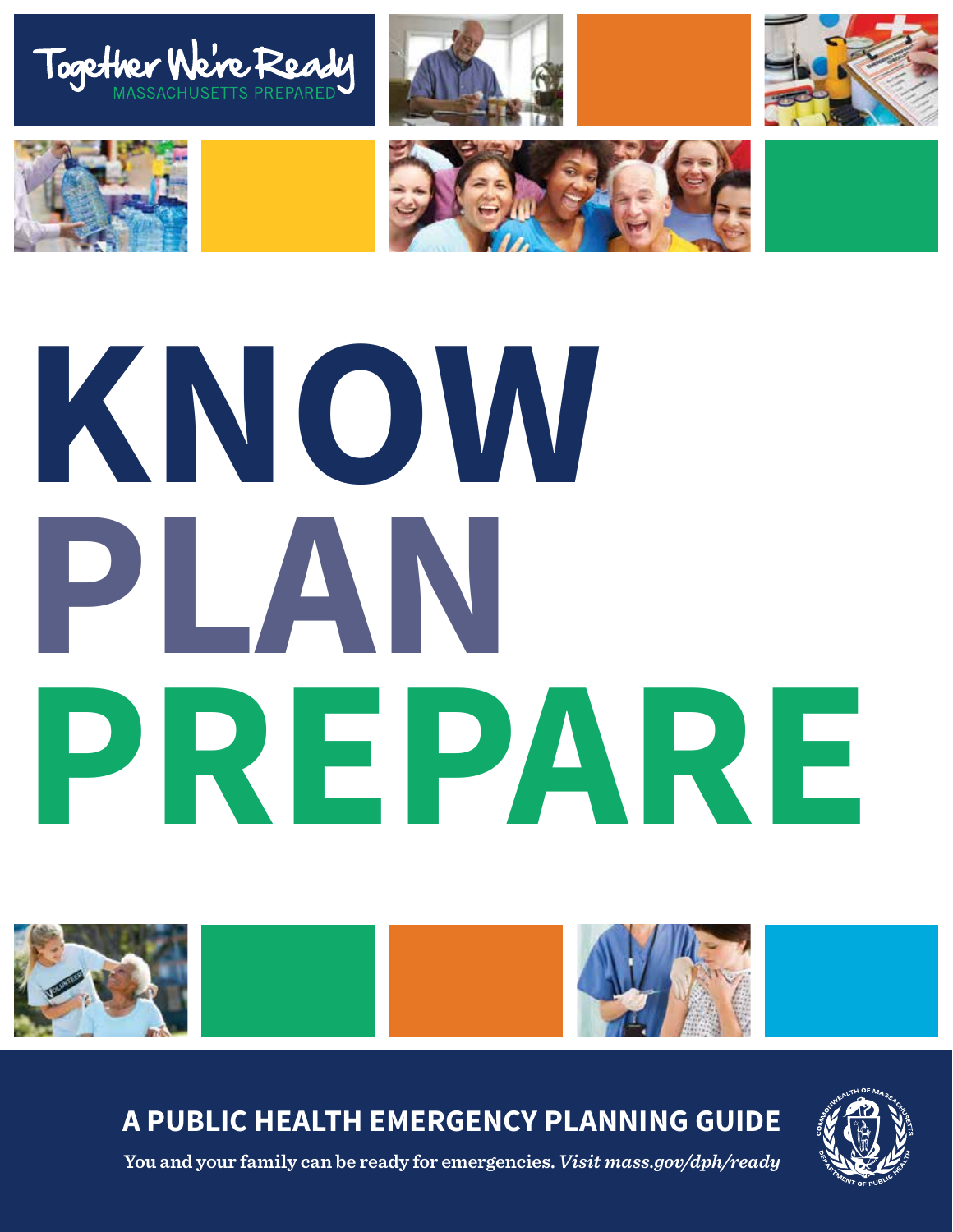

# **Get Ready—Individual and Family Preparedness**

You can take action by developing a family preparedness plan for weather emergencies, power outages and other events. Whether following advice to stay in your home under a shelter-in-place request or to evacuate your home and neighborhood, be informed, plan ahead, and be prepared.

### Be Informed:

Communicating with family members is essential to make sure everyone is okay. Have a simple plan in place that accounts for limited cell phone service, texting and e-mails. Make sure everyone in your family has a mutual contact out of the region or state so that person can help keep tabs on you and your loved ones.

Sign up for emergency alerts and call 2-1-1 for information about critical health and human services available in your community.

### Plan Ahead:

Think about your family's health needs, vulnerabilities and capabilities when you make your emergency plan. Whether you are sheltering in place or evacuating to a different location, a plan will help keep you and your family safe.

### Be Prepared:

Every home should have a basic emergency preparedness kit that can be used for any emergency. Store your kit in an area that is dry and easy to get to. Review your kit every six months to identify and replace outdated supplies. While some items should be in everyone's kit, it is important to adapt the kit for the needs of you and your family.

### **Considerations for Individuals with Access and Functional Needs**

Everyone has unique needs and abilities so preparedness plans should be unique too. By thinking about your own situation you can be better prepared for an emergency event. If someone else counts on you to help them with communication, medical care, transportation, supervision or other needs, please take additional steps to protect yourself and them.

*mass.gov/dph/ready*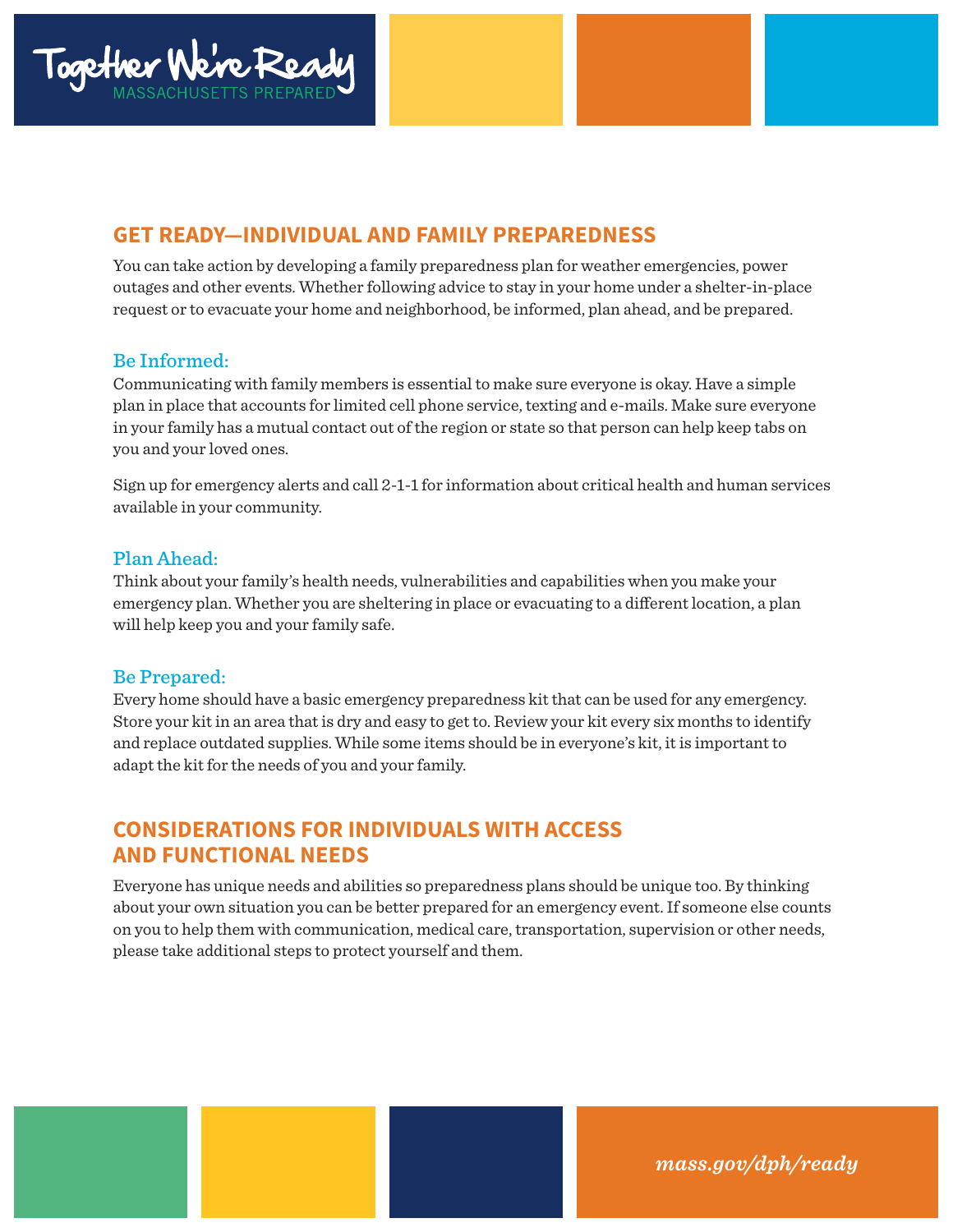# Family Emergency Action Plan

- Develop a contact list for every family member, including work, school, and cell phone numbers.
- Pick an out-of-state friend and another who lives near you as your family's contacts.
- Create an emergency preparedness kit.
- Review your town/city emergency preparedness plan.
- Check with your local public safety officials about local notification systems and how to register.
- Create an evacuation plan and identify a meeting place for your family near your home and another outside your neighborhood.
- Find out how your children's schools will handle emergency situations including where students will be taken if they are evacuated, how the school will notify you, and how you will meet your child.

**Emergency Contacts:** (name, e-mail & mobile information) Local: \_\_\_\_\_\_\_\_\_\_\_\_\_\_\_\_\_\_\_\_\_\_\_\_\_\_\_\_\_\_\_\_\_\_\_\_\_\_

Out-of-State: \_\_\_\_\_\_\_\_\_\_\_\_\_\_\_\_\_\_\_\_\_\_\_\_\_\_\_\_\_\_\_\_

### **Meeting Place:**

Near home: \_\_\_\_\_\_\_\_\_\_\_\_\_\_\_\_\_\_\_\_\_\_\_\_\_\_\_\_\_\_\_\_\_

Outside neighborhood: \_\_\_\_\_\_\_\_\_\_\_\_\_\_\_\_\_\_\_\_\_\_\_\_

# Record where your family spends most of their time and know the site-specific emergency plans for these areas.

| Work/School Location for: _____________________ |
|-------------------------------------------------|
|                                                 |
|                                                 |
|                                                 |
|                                                 |
|                                                 |
|                                                 |
|                                                 |
|                                                 |
|                                                 |
|                                                 |
|                                                 |
|                                                 |
|                                                 |

# Family Emergency Contacts List

**Fill out the following information for each family member and update as necessary. Name:** \_\_\_\_\_\_\_\_\_\_\_\_\_\_\_\_\_\_\_\_\_\_\_\_\_\_\_\_\_\_\_\_\_\_\_\_\_

Mobile Phone Number: \_\_\_\_\_\_\_\_\_\_\_\_\_\_\_\_\_\_\_\_\_\_\_\_ Important Medical Information: \_\_\_\_\_\_\_\_\_\_\_\_\_\_\_\_\_

\_\_\_\_\_\_\_\_\_\_\_\_\_\_\_\_\_\_\_\_\_\_\_\_\_\_\_\_\_\_\_\_\_\_\_\_\_\_\_\_\_\_\_\_

\_\_\_\_\_\_\_\_\_\_\_\_\_\_\_\_\_\_\_\_\_\_\_\_\_\_\_\_\_\_\_\_\_\_\_\_\_\_\_\_\_\_\_\_

**Name:**  $\blacksquare$ 

Mobile Phone Number: \_\_\_\_\_\_\_\_\_\_\_\_\_\_\_\_\_\_\_\_\_\_\_\_ Important Medical Information: \_\_\_\_\_\_\_\_\_\_\_\_\_\_\_\_\_

### **Name:** \_\_\_\_\_\_\_\_\_\_\_\_\_\_\_\_\_\_\_\_\_\_\_\_\_\_\_\_\_\_\_\_\_\_\_\_\_

Mobile Phone Number: \_\_\_\_\_\_\_\_\_\_\_\_\_\_\_\_\_\_\_\_\_\_\_\_ Important Medical Information: \_\_\_\_\_\_\_\_\_\_\_\_\_\_\_\_\_

### \_\_\_\_\_\_\_\_\_\_\_\_\_\_\_\_\_\_\_\_\_\_\_\_\_\_\_\_\_\_\_\_\_\_\_\_\_\_\_\_\_\_\_\_ **Name:** \_\_\_\_\_\_\_\_\_\_\_\_\_\_\_\_\_\_\_\_\_\_\_\_\_\_\_\_\_\_\_\_\_\_\_\_\_

Mobile Phone Number: \_\_\_\_\_\_\_\_\_\_\_\_\_\_\_\_\_\_\_\_\_\_\_\_ Important Medical Information: \_\_\_\_\_\_\_\_\_\_\_\_\_\_\_\_\_

\_\_\_\_\_\_\_\_\_\_\_\_\_\_\_\_\_\_\_\_\_\_\_\_\_\_\_\_\_\_\_\_\_\_\_\_\_\_\_\_\_\_\_\_ **Name:**  $\blacksquare$ 

Mobile Phone Number: \_\_\_\_\_\_\_\_\_\_\_\_\_\_\_\_\_\_\_\_\_\_\_\_ Important Medical Information: \_\_\_\_\_\_\_\_\_\_\_\_\_\_\_\_\_

# Emergency Preparedness Kit

\_\_\_\_\_\_\_\_\_\_\_\_\_\_\_\_\_\_\_\_\_\_\_\_\_\_\_\_\_\_\_\_\_\_\_\_\_\_\_\_\_\_\_\_

Every family should prepare an emergency kit. An emergency kit will provide you with the basics in the event you are without water, electricity, or other essential services.

### **For more details, visit mass.gov/mema/ready.**

- Bottled water (1 gallon per person/per day for 3 days)
- Canned goods and nonperishable foods
- Manual can opener
- Radio (battery-powered or hand crank), with extra batteries
- Flashlight or lantern, with extra batteries
- First aid kit
- Diapers, wipes, baby food, formula, if needed
- Pet food, supplies, tag, crate, if needed
- Prescription medications and eyeglasses
- Copies of important documents
- Whistle to signal for help
- Sleeping bag or blanket (per person)
- Change of clothes and sturdy shoes (per person)
- Personal hygiene items
- Matches in a waterproof container
- Cash or travelers checks